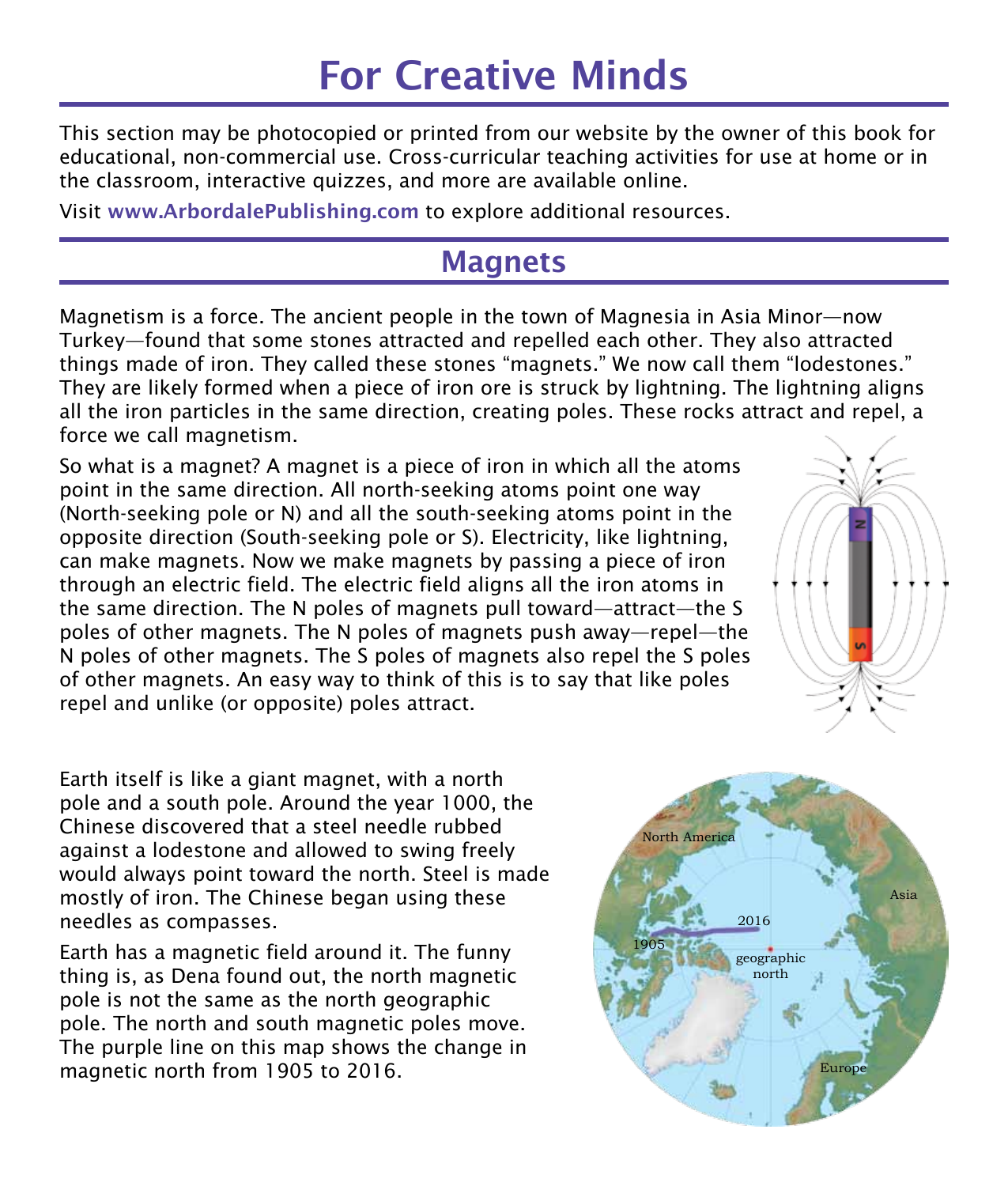## Map Skills

To find your way from one place to another, you need to know at least two things: the direction you should travel and the distance you need to go.

A compass is a tool that uses a magnet to determine direction. Directions on a compass are measured in degrees (°), with 360° in a circle. North is 000°, or 360°. If you face north, east (090°) is the direction to your right, south (180°) is behind you, and west (270°) is to your left.

The needle of a compass always points to magnetic north. When you use a compass, hold it flat and rotate the compass so that the number 000° lines up under the needle. Then you can walk in the direction you need to go, keeping 000°

lined up under the needle the whole time.

Maps have a compass rose to show which direction on the map is north. Dena used the compass rose on the map to find the direction from the school to the treasure. She used her compass to make sure she was going the right way.

But even if you know what direction to go, you can still travel too far or not far enough and miss your destination completely. When you travel from one place to another, you need to know both the direction and the distance.

Maps have scales that show how the distance on the map relates to distance in real life. For a map of a town, one inch on the map might represent one mile. For a map of the whole world, one inch on the map could equal 100 or 1000 miles. Dena used the scale to know how far she should walk.

Magnetic north shifts over time. The treasure map Dena used was from 1905, when magnetic north was in a different place. When she plotted the treasure's location on the modern map of her town, her direction was a few degrees off. Even though she walked the right distance, she couldn't find the treasure because she had gone the wrong direction.

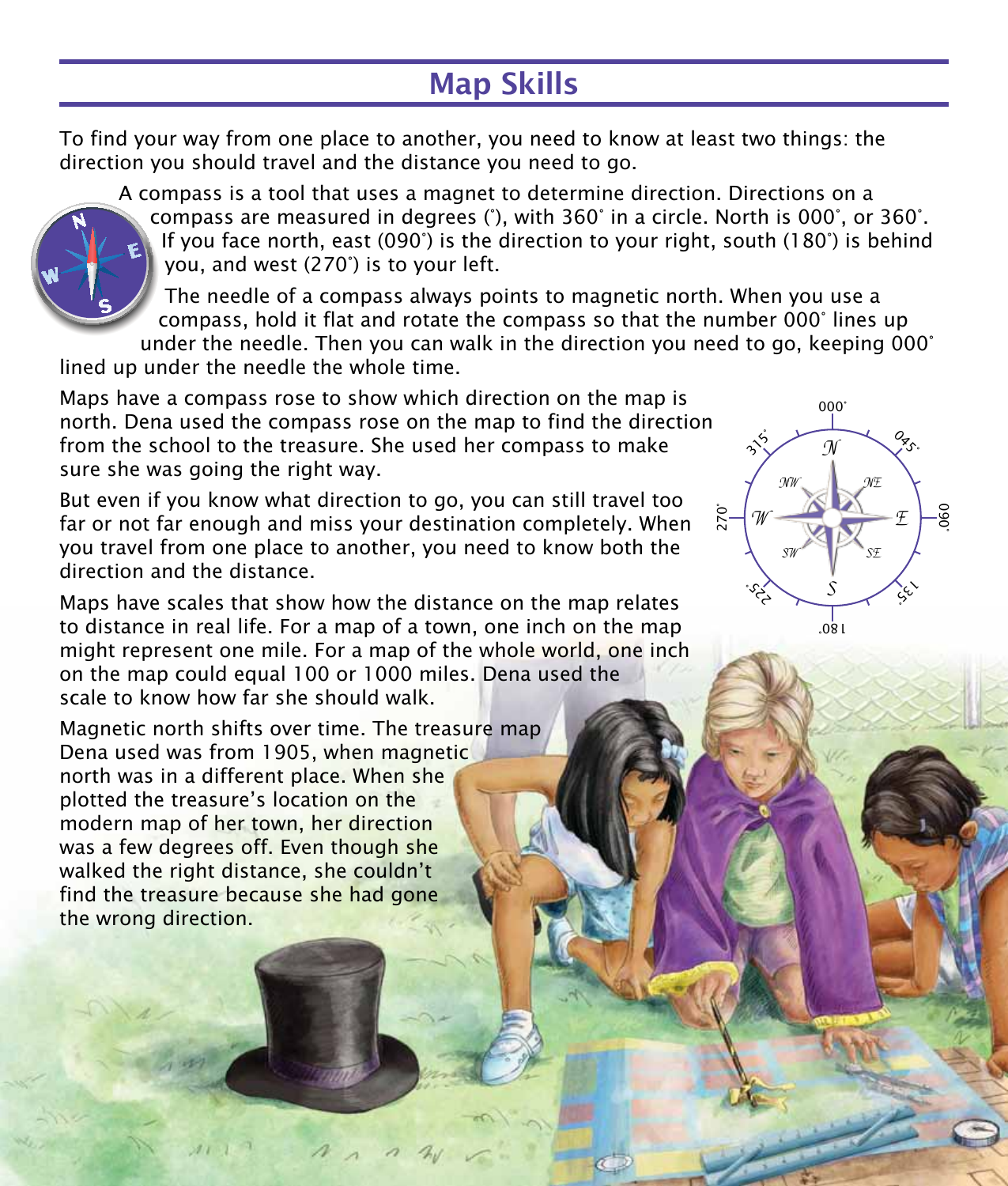# Make Magnetic Magic

#### Move Paperclips

For this trick you will need:

- metal paper clips
- magnets
- stiff cardboard, like a game board
- cloth covering (optional)

Hold the board with one hand or put it on a stand. Place the paper clips on top of the cardboard. Make the paper clips move by moving the magnet underneath. Be careful you only move your hand, not your arm; bend at the wrist.

You can make this trick more like a magic show by covering your cardboard with a piece of cloth. Remember, part of the show is talking to your audience so they forget about the hand under the cardboard. Magic!

#### Float a Lodestone

For this trick you'll need:

- lodestone
- string
- marker

Before you perform this trick, use a compass to figure out where north is and which end of the stone points north. Mark that end with a marker. Predict which way the stone will point when it stops (that would be north on the compass). Float the loadstone on a piece of wood in a tub, or hang it from a string. Give the stone a twirl. Magic!